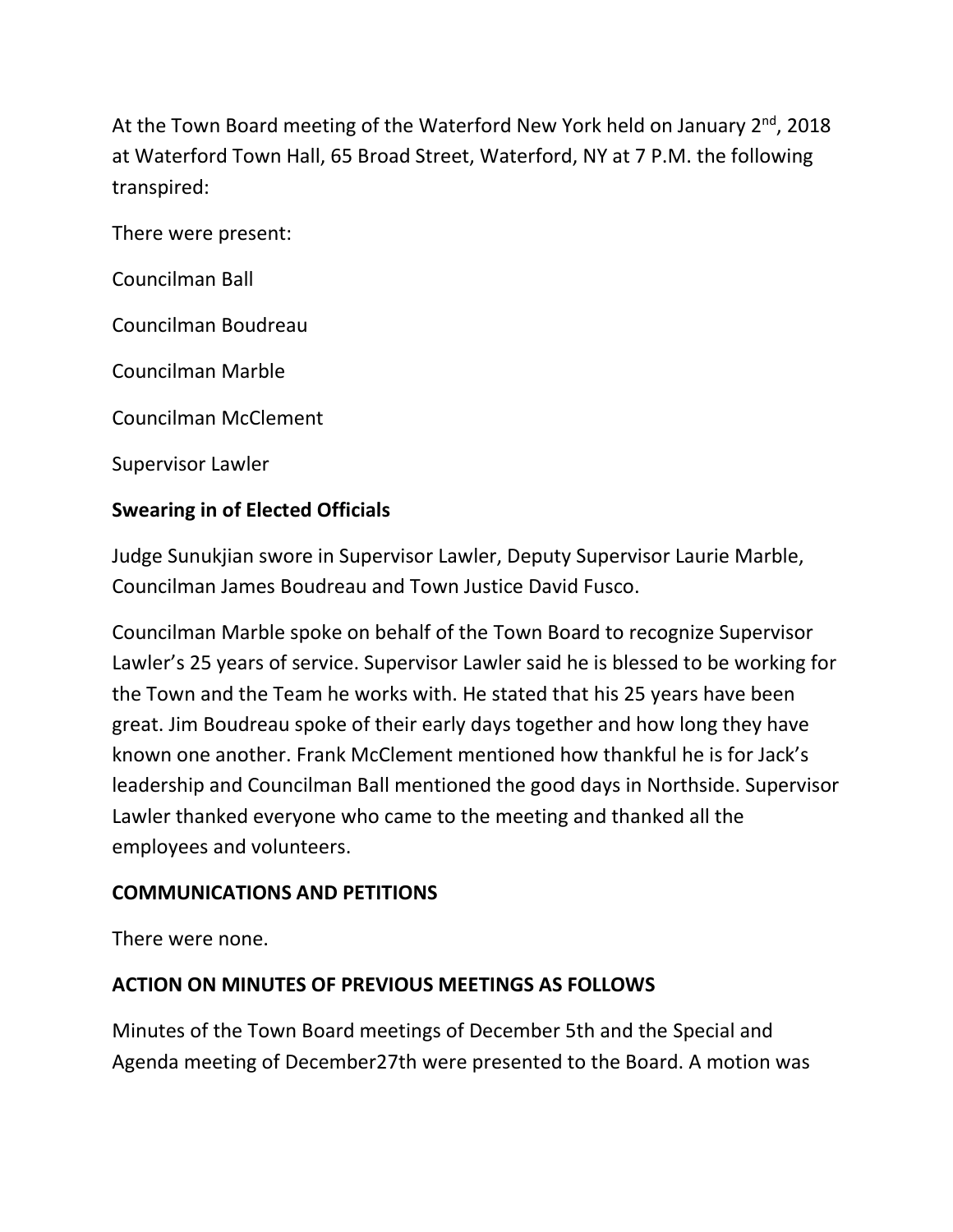made by Councilman Ball and seconded by Councilman Marble to accept the minutes as presented. All in favor.

### **COMMITTEE REPORTS**

## **Financial Report and Submission of Bills and Petty Cash**

Supervisor Lawler read the financial report for the month of December 2017. The petty cash report totaled \$29.44. The audited abstracts totaled \$200,507.67 and the payments in advance of audit totaled \$25,107.13. A motion was made by Councilman Boudreau and seconded by Councilman McClement to accept the reports, pay the bills and reimburse the petty cash accounts. All in favor.

# **Committee on Seniors, Highway, Wastewater Treatment, Water Authority, and Cemetery**

Councilman Boudreau gave the Highway Department report for the month of December 2017. He announced that the Highway department would be picking up Christmas trees on Mondays and Fridays. Please follow the no parking signs for snow emergencies and watch your distance with the snow plows as they plow the roads for the safety of all. Also, please remember not to put the garbage and recycling cans in the road but put them at the end of your driveways. The Councilman then reported on the Wastewater Treatment Plant for the month of December as reported by Craig Falcone. New hire in house training has begun. Water consumption for the month of December 2017 totaled \$26,680,000 gallons. The Water Department is in the process of change over from manually read meters to remote read meters. The Senior van report for the month was read as submitted by Neil Quantock, van driver with an average daily mileage of 114 miles.

### **Committee on Public Safety, Emergency Services**

Councilman Ball read the Police activity report for the month of December 2017 and a report for the year of 2017.He further spoke of a structure fire at 10 Saratoga Avenue and the quick thinking of Stuart Roy who noticed the fire and made sure everyone was out safe. The Councilman stated that he would be giving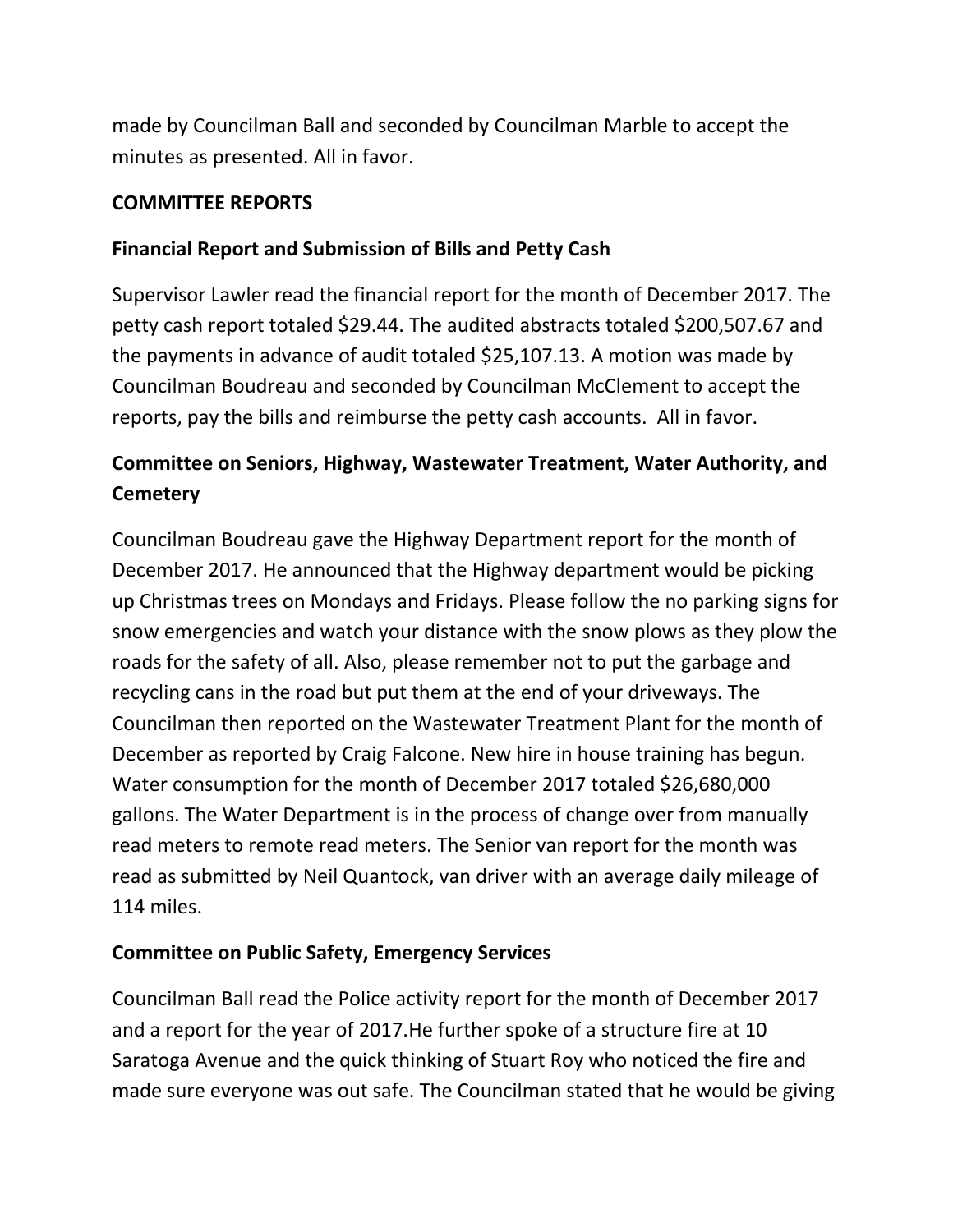a report for the Fire Department next month and that there would be training coming up with the Red Cross.

Councilman Ball introduced Dave DeMarco. Mr. DeMarco is forming a group of volunteers for Friends of the Peebles Island. It will be a non-profit group of volunteers to promote the park. They are in the process of hiring a Supervisor for the organization to make the upstate more aware of the park and what it has to offer, focusing on trails and making sure people can safely walk them. They would like to offer programs like photography in the park. They are hoping to open a visitor center. There is a group on face book called friends of Peebles Island. The Supervisor suggested partnering with the Museum.

# **Committee on Veterans, Grants and Funding, Buildings, and Special Projects**

Councilman McClement spoke about the resolution with Olsen Associates to take a look at Town Hall and make recommendations for renovations needed. He spoke about the Veterans Peer to Peer connection with free coffee every Tuesday. January 18<sup>th</sup> us the dinner with comedy show at the Comedy Works in Saratoga Springs. Councilman McClement also spoke about the honoring of Ryan Brisson for his heroism. He thanked Councilman Ball for coordinating the welcome home and thanked to VFW, the Fire Department and the Waterford Police.

# **Committee on Youth, Playgrounds, Pool, Festivals, Liaison to Village, Museum, Library and WHCS**

Councilman marble spoke on the following:

School board mtg. Jan  $4<sup>th</sup>$ -finance mtg. at 6, regular mtg. at 7

Closed on Jan 15th Martin Luther King birthday

Library: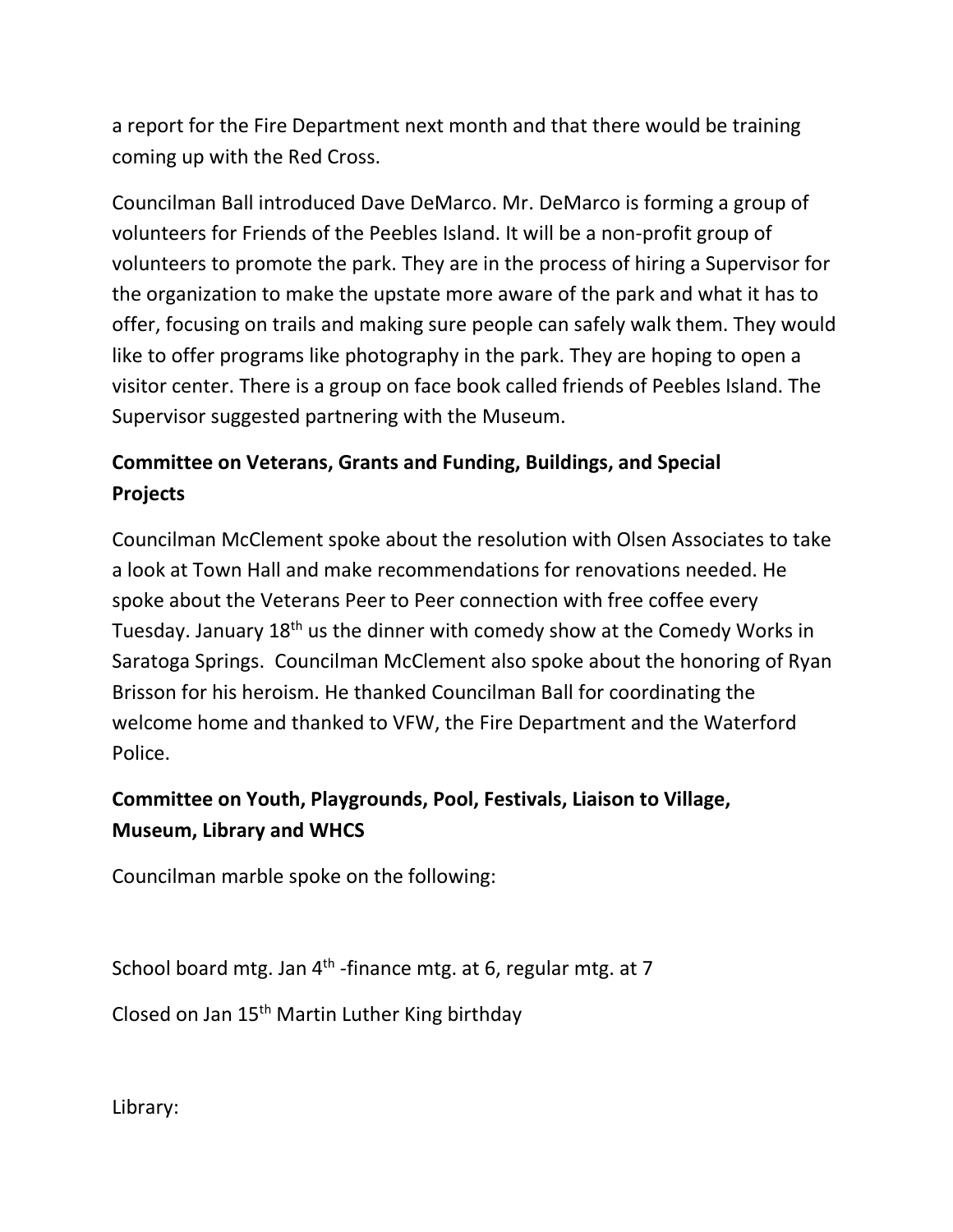On these cold days the library welcomes community members to come in and see what the library has to offer. The renovations on the bathrooms are almost complete and there will soon be automatic door openers on the front and back doors. The Library will be closed for the Martin Luther King Jr Holiday on Monday January 15<sup>th</sup>. Other than that the hours remain the same. Story time is Friday mornings at 10:30 am. There is also a drop in knit and crochet club that meets in the library every other Thursday from 6-8 pm.

Museum:

Jan 3- April 13

Wednesday, Thursday, Friday 10-3

The museum is expanding the hours to showcase Dana Hachett's Erie Canal Sketches art show.

Admission to the museum has changed with the New Year: \$6 adults, \$5 seniors /children, children under 6 and members enjoy free admission.

Lecture series continues on Jan  $9<sup>th</sup>$  at 7 pm at the museum. Space is limited so please call the museum if you are interested in attending. Waterford Historian Russ VanDervoort will be presenting a lecture on the notable figure Captain Isaiah Rynders and the family that made Waterford their home.

Museum is always looking for volunteers who can get involved in various museum activities.

### **Supervisor's Report**

Supervisor Lawler thanked former Councilman Liz Callaghan and former Town Justice Raymond Galarneau for attending this evening. He thanked Harold Martel and the staff of the Highway Department for their great job plowing during the last few weeks. He thanked the Town Clerk and Deputy Town Clerk for accepting taxes early in an amount of over \$180,000.00.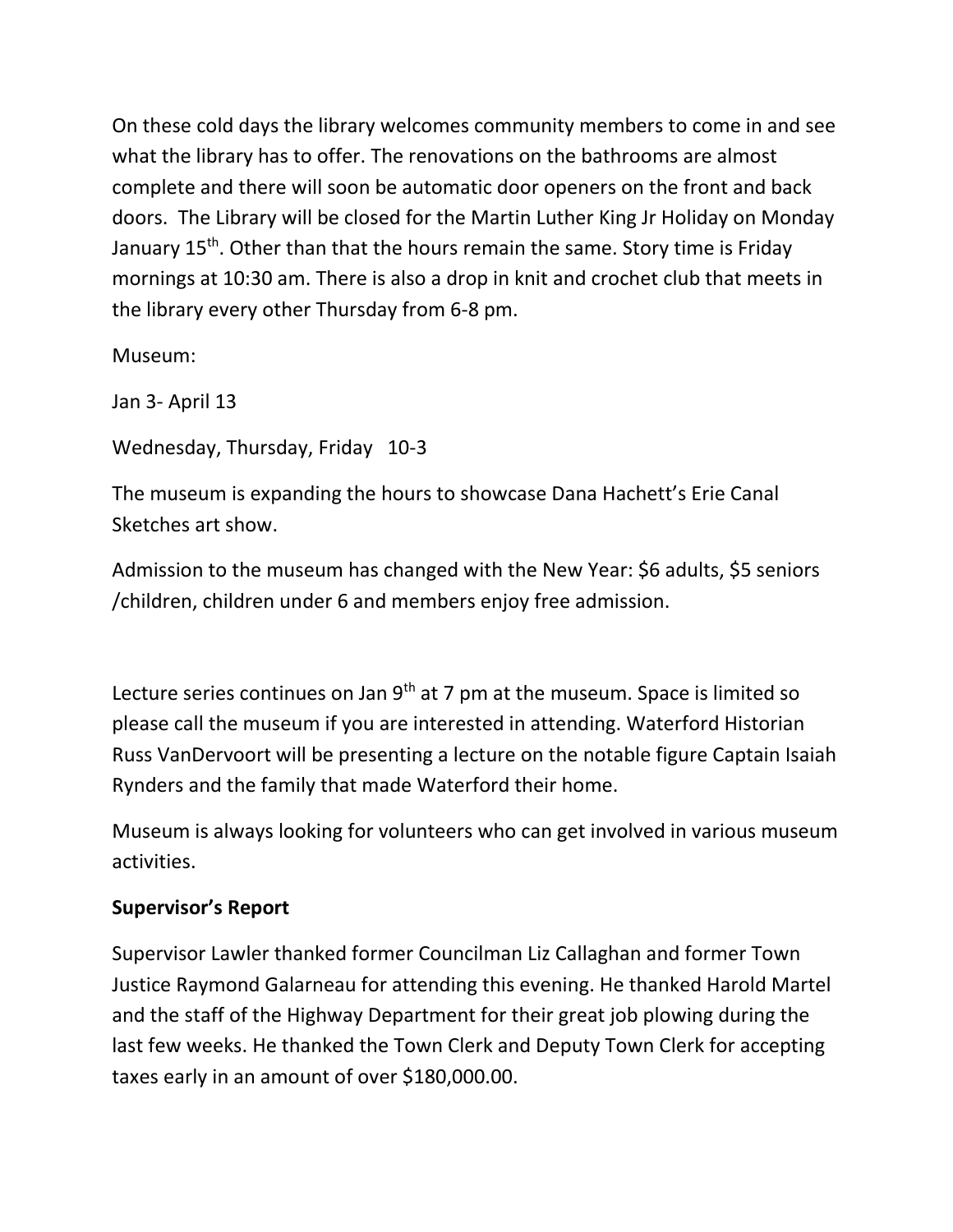#### RESOLUTION # 1

RESOLVED, that the Supervisor be and he is hereby authorized to sign a resolution with Brittany Trayah, DBA JB Design, in an amount not to exceed \$8,500.00.

Offered by Councilman McClement

Seconded by Councilman Marble

Councilman Ball yes

Councilman Boudreau yes

Councilman Marble yes

Councilman McClement yes

Supervisor Lawler yes

Supervisor Lawler spoke about the work that would be occurring and specifically about the website redesign.

#### RESOLUTION # 2

**WHEREAS**, the Town of Waterford Town Hall located at 65 Broad Street in the Town of Waterford is a multipurpose governmental center open to the public and the employees of the Town of Waterford to conduct the business of the Town, and

 The Town desires to have an organized and coordinated review of the Town facilities comprising the Town Hall in order to better serve the needs of the Town of Waterford, and

**WHEREAS**, the Town has consulted with Olsen Associates, professional architects, and has obtained a proposal from said firm to complete a conditions survey for the Town Hall,